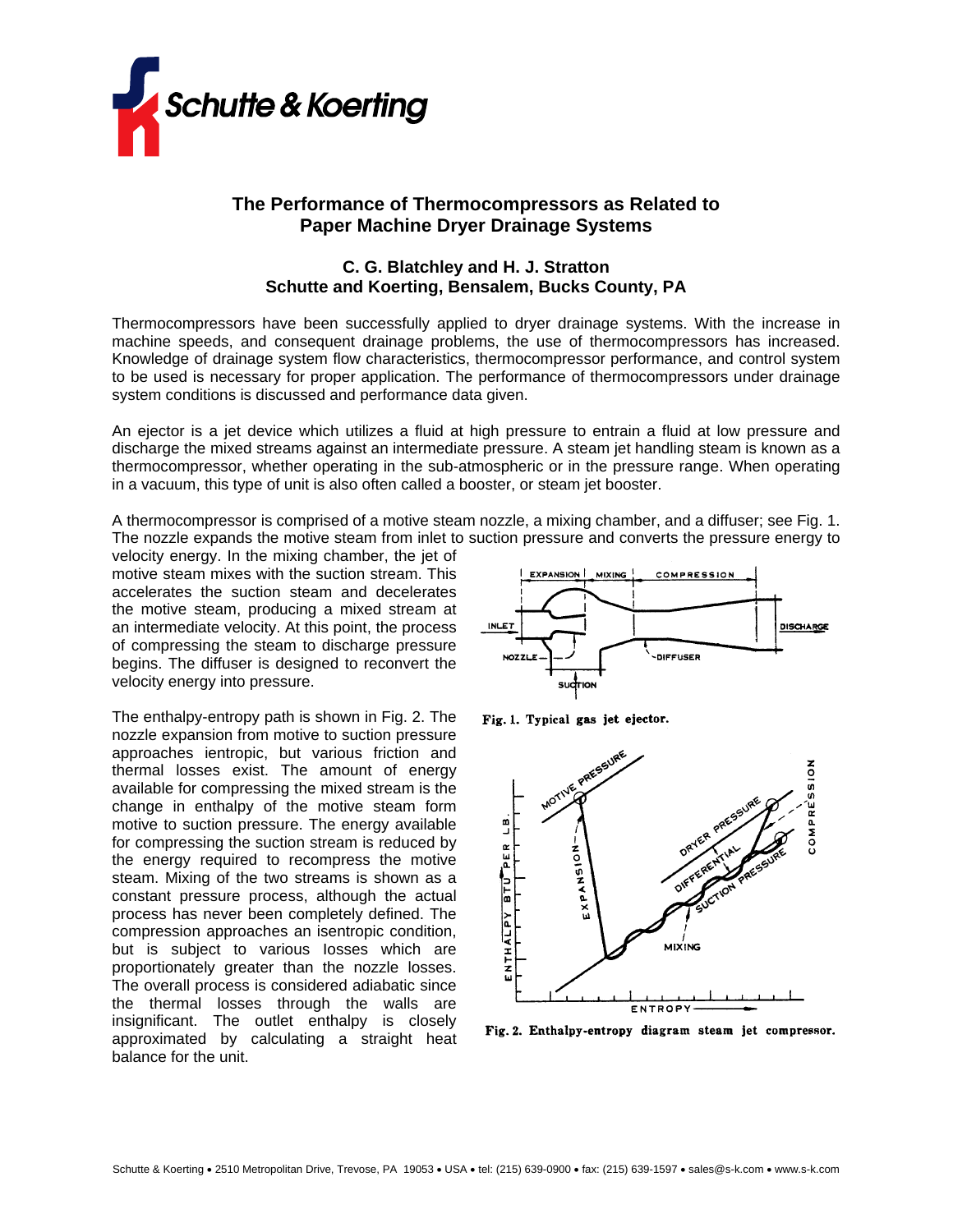## **TYPES OF PERFORMANCE**

Thermocompressor performance can be divided into two types based on compression ratio (discharge pressure/ suction pressure).

#### **High Compression**

When compression ratios exceed 2:1, the diffuser velocity exceeds the velocity of sound and the performance becomes critical. This type of ejector is essentially a constant flow device. For any set of motive, suction, and discharge pressures, the capacity is fixed. Figure 3 illustrates such performance.

The three curves show the effect of three motive steam rates. Physically, this is achieved by three different size steam nozzles with the same diffuser.



Fig. 3. Typical performance of high compression ejector.

A similar set of performances can be obtained by a variable orifice nozzle. With a given constant motive steam flow, the suction pressure will vary with capacity provided the discharge pressure does not exceed the pressure shown on the discharge pressure curve. In Fig. 3, at any given motive rate, the suction capacity is constant and reproducible at any given suction pressure. The back pressure curve must be obtained by test. At a fixed suction capacity, the back pressure is raised until the suction pressure rises. This is known as the break point. The back pressure is then decreased until the suction pressure drops to the original point. This is known as pick-up and is the pressure plotted in Fig. 3. It should be noted that the capacity is unaffected by reducing the back pressure below the pick-up point. Also note that a decrease in motive flow increases capacity at higher pressures, provided the back pressure does not exceed the pick-up pressure. Any decrease in motive flow, or increase in discharge pressure, significantly beyond the design condition will cause a discontinuity in performance (break) and the unit will revert to approximately 2:1 compression. For this reason, most critical thermocompressors are supplied with fixed nozzles, and capacity is varied by turning on and off multiple units.

#### **Low Compression**

Units designed to operate with low compression ratios do not require super-sonic diffuser velocities and do not exhibit any discontinuities in performance. Dryer drainage systems utilize noncritical units. Figure 4 illustrates performance of such a unit showing variation in capacity with variation in motive flow.



Fig. 4. Typical performance of low compression ejector.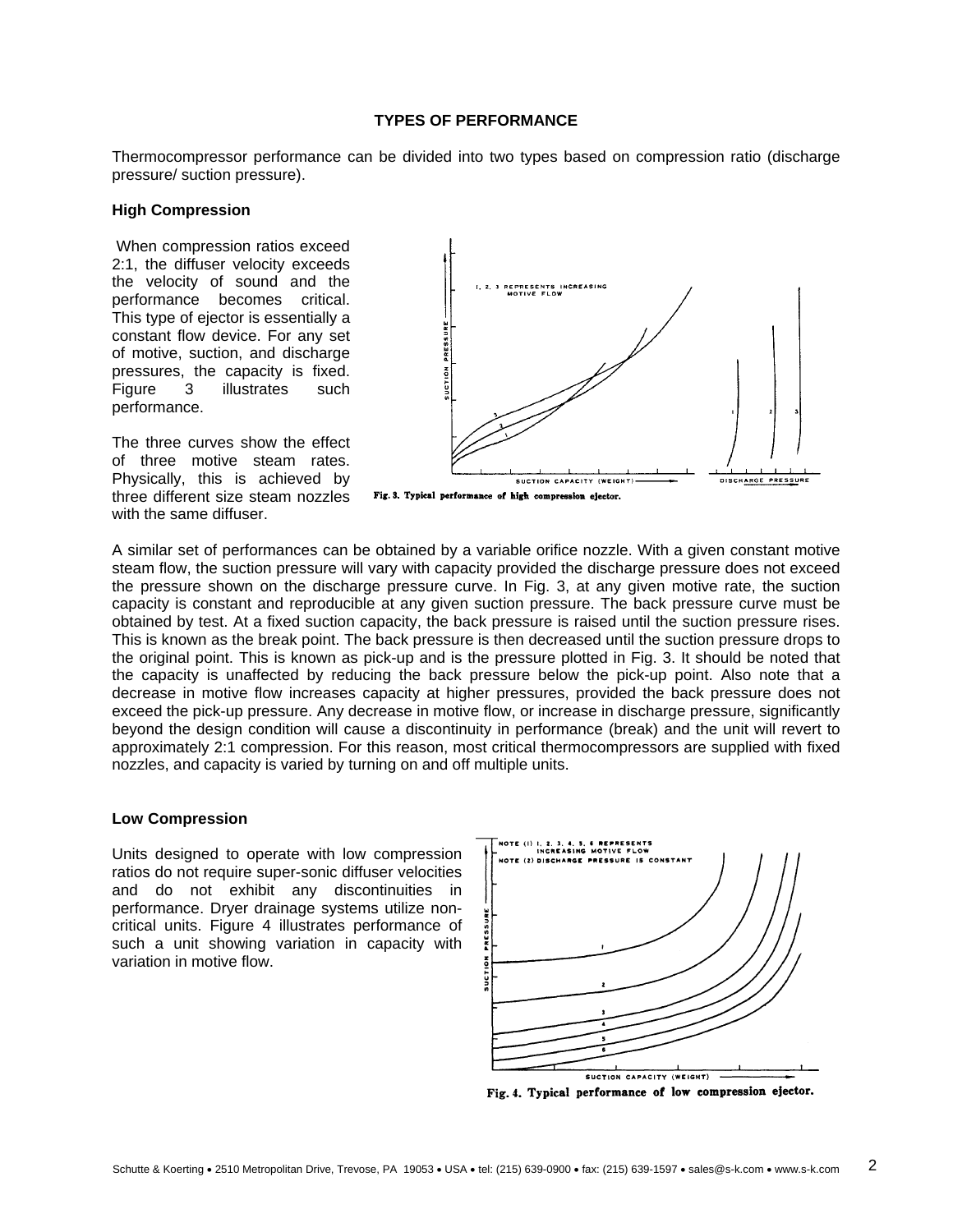Increased motive flow increases suction capacity at a given discharge pressure.

This type of thermocompressor is usually furnished with a variable orifice nozzle, either manually or power operated, as shown in Fig. 5.

The orifice opening is varied by a spindle. The tip must be specially shaped to maintain a proper jet stream from the nozzle. The stroke versus flow approaches a linear function rather than proportional. This must be taken into account in designing the control system. The unit illustrated uses a "Fisher" air piston with positioner to operate the spindle. A fixed nozzle unit can be controlled by a motive steam valve, but this sacrifices some available energy at reduced flows. Figure 6 shows the losses in available energy when reducing 200-



Fig. 6. Energy losses in control valve.

Fig. 5. Schutte and Koerting Fig. 426 automatic thermo-

p.s.i. steam to 75 per cent and 50 per cent flow for various dryer pressures. When dryer pressures are high, it is obvious

that the thermocompressor will not operate at reduced flows unless a variable orifice nozzle is used.

#### **DRYER DRAINAGE SYSTEMS**

#### **Cascading**

Figure 7 is a diagram of a simplified dryer drainage system without a thermocompressor.

There are many variations, but the basic connections and components are common to most systems. Steam, in addition to the amount condensed in heating the dryer, is blown through the system to remove condensate. A positive pressure differential across the syphon is required to properly evacuate condensate from the roll. The flow of blow-through steam assists in removing the condensated and non-condensables as they accumulate in the dryer. The large volume of blowthrough, relative to the condensated volume, reduces the fluid density in the syphon and therefore the pressure drop, as well as maintaining velocity through the dryer and drainage piping. The required differential varies with the dimensions of the dryer and syphon, syphon design as well as the condensing rate and machine speed. Dryer drainage systems without thermocompressors rely on blow-through to lower pressure dryer banks in a cascade system, air heater, other mill processes, or condenser.



Fig. 7. Simplified dryer drainage system for cascading eneration.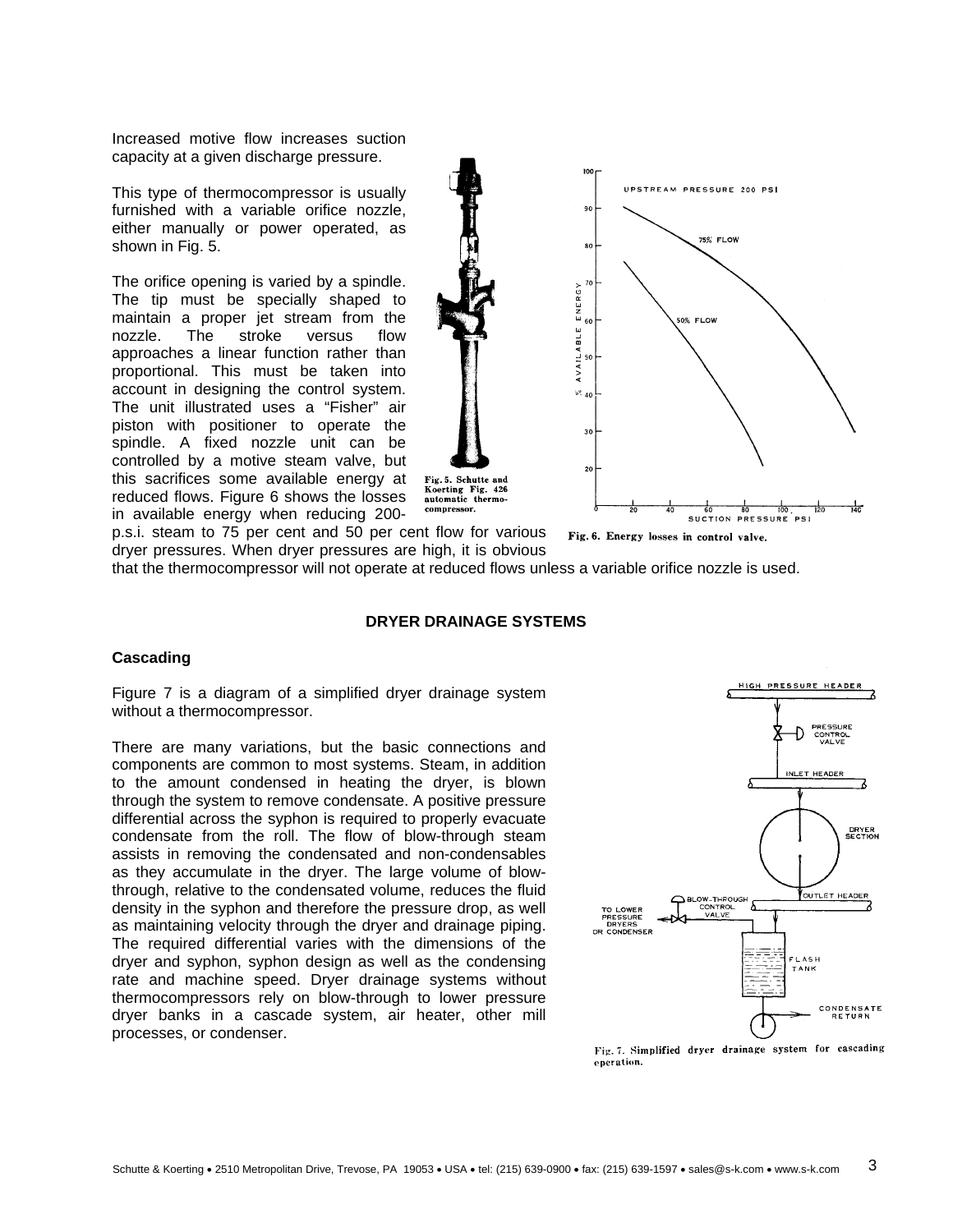#### **Recirculating**

Figure 8 shows the same system modified for thermocompressor operation. The use of a thermocompressor to promote circulation eliminates the need for cascading, permitting increased flexibility and reduction in the total steam used by reducing blow-through to condenser. The first thermocompressor application was on Yankee dryer machines to recirculate the large quantities of blow-through steam. Utilization of blow-through of 7000 to 8000 lb. / hr. is difficult in many installations.

In recent years, it has found advantages to apply recirculation by thermocompressors to newsprint and kraft machines with dryer sections or banks. As machine speeds increase, the differential required to remove condensate increases and cascade systems require too low a condenser pressure to meet differential requirements causes overdrying (case hardening).



Fig. 8. Simplified dryer drainage system for thermocompressor operation.

#### **Differential Pressure**

The proper combination of dryer system and thermocompressor requires knowledge of the behavior of both the systems in question and thermocompressor performance under various operation conditions. The pressure drop function of a dryer drainage system is rather complicated. The steam supply system from the control valve (or thermocompressor) into the dryer inlet behaves in accordance with normal pressure drop functions for gaseous flow. The pressure drop will therefore be a function of pressure, temperature, and weight of steam flowing. The weight of steam, however, is made up of the amount required to heat the dryer, plus the blow-through quantity. The pressure drop function through the syphon to the separating tank (flash tank) is more complicated, since the flow is two- phase. The pressure drop will be a function of pressure, temperature, weight of condensate flowing, and weight of blow-through. On dryers with rotating syphons, the dryer diameter and surface speed add another variable. With thermocompressor systems, the pressure drop from the separator to the thermocompressor is a gaseous flow function of pressure, temperature, and weight rate of blow-through.

The thermocompressor must compress the blow-through steam across the total pressure differential consisting of the sum of the three pressure drop functions. Practice has been to determine the required pressure differential empirically for good drying on the given machine. There also seems to be a tendency, in the mill, to assume that once determined this pressure differential is a constant for all dryer pressures and machine speeds where rimming occurs, rather than determining the actual safe differential over the desired operating range.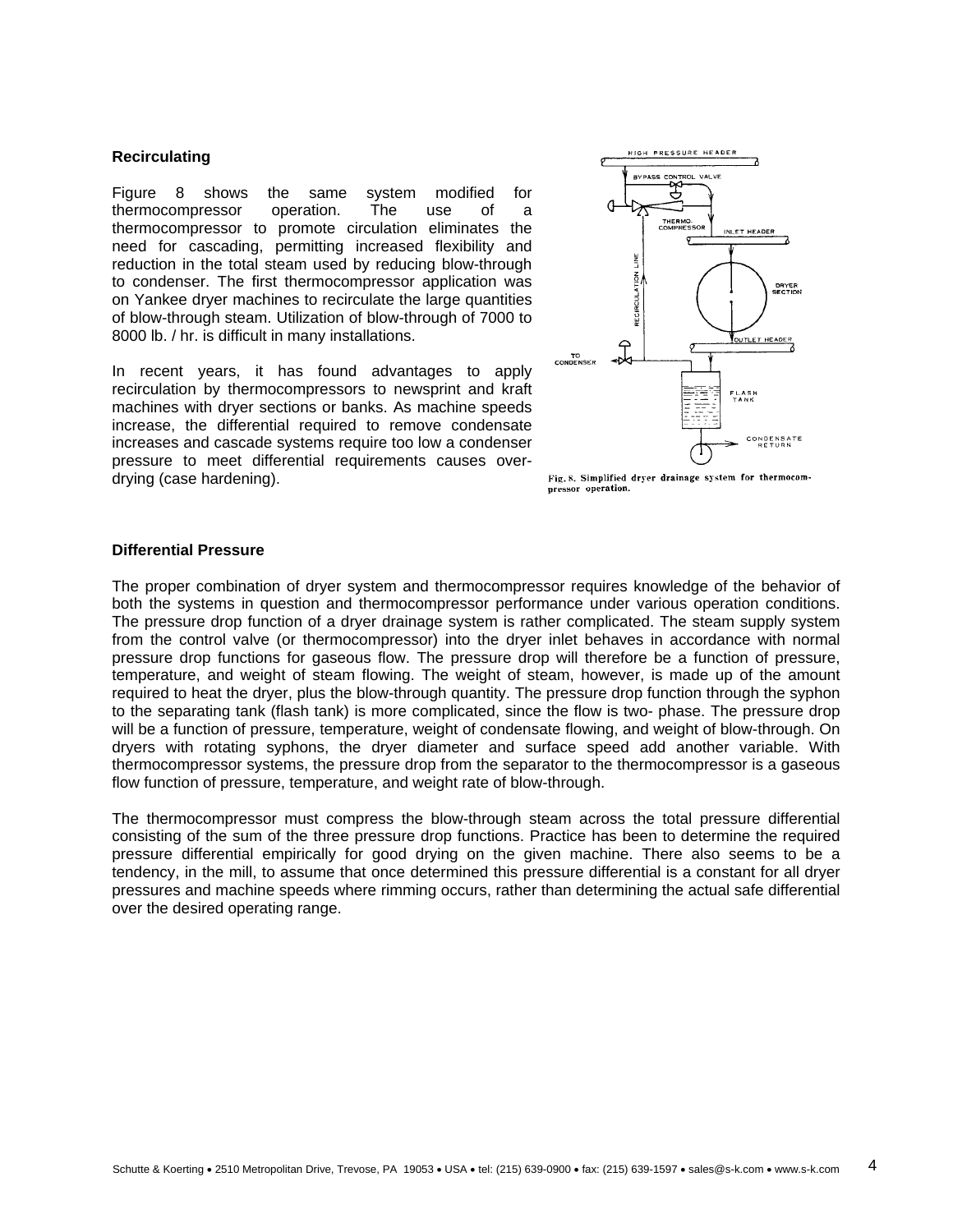|         |            | 4          |            | 6       | 8          |            | 10         |            | 12         |            |
|---------|------------|------------|------------|---------|------------|------------|------------|------------|------------|------------|
| Dryer   | Motive     | Recirc.    | Motive     | Recirc. | Motive     | Recirc.    | Motive     | Recirc.    | Motive     | Recirc.    |
| Press., | Flow,      | Flow.      | Flow,      | Flow,   | Flow.      | Flow,      | Flow.      | Flow,      | Flow.      | Flow,      |
| p.s.i.  | $lb.$ /hr. | $lb.$ /hr. | $lb.$ /hr. | lb./hr. | $lb.$ /hr. | $lb.$ /hr. | $lb.$ /hr. | $lb.$ /hr. | $lb.$ /hr. | $lb.$ /hr. |
| -5      | 197        | 228        | 238        | 165     |            |            |            |            |            |            |
| 5       | 246        | 464        | 346        | 452     | 419        | 419        | 474        | 362        | 507        | 289        |
| 15      | 274        | 630        | 393        | 659     | 502        | 648        | 592        | 620        | 666        | 579        |
| 25      | 297        | 763        | 431        | 821     | 559        | 832        | 669        | 852        | 768        | 801        |
| 35      | 319        | 875        | 464        | 956     | 606        | 986        | 732        | 995        | 848        | 985        |
| 45      | 339        | 972        | 496        | 1072    | 650        | 1118       | 789        | 1140       | 919        | 1141       |
| 55      | 360        | 1058       | 528        | 1174    | 694        | 1233       | 845        | 1265       | 987        | 1277       |
| 65      | 382        | 1134       | 566        | 1258    | 737        | 1333       | 900        | 1375       | 1054       | 1394       |
| 75      | 405        | 1202       | 600        | 1337    | 783        | 1421       | 957        | 1470       | 1122       | 1494       |
| 85      | 434        | 1258       | 637        | 1407    | 831        | 1497       | 1017       | 1551       | 1194       | 1580       |
| 95      | 461        | 1311       | 677        | 1467    | 883        | 1562       | 1081       | 1619       | 1271       | 1651       |
| 105     | 491        | 1357       | 721        | 1518    | 941        | 1615       | 1152       | 1674       | 1355       | 1707       |
| 115     | 525        | 1396       | 770        | 1558    | 1006       | 1656       | 1232       | 1714       | 1448       | 1747       |
| 125     | 564        | 1426       | 828        | 1587    | 1080       | 1682       | 1322       | 1738       | 1553       | 1767       |

## *Differential Pressure, p.s.i.*

Table II *Performance of a 2-in. Thermocompressor. Motive Pressure 150 p.s.i.* 

|         | 6<br>4     |            |            | 8<br>10 |            |            | 12      |         |            |            |
|---------|------------|------------|------------|---------|------------|------------|---------|---------|------------|------------|
| Dryer   | Motive     | Recirc.    | Motive     | Recirc. | Motive     | Recirc.    | Motive  | Recirc. | Motive     | Recirc.    |
| Press., | Flow.      | Flow.      | Flow.      | Flow,   | Flow.      | Flow,      | Flow.   | Flow,   | Flow.      | Flow,      |
| p.s.i.  | $lb.$ /hr. | $lb.$ /hr. | $lb.$ /hr. | lb./hr. | $lb.$ /hr. | $lb.$ /hr. | lb./hr. | lb./hr. | $lb.$ /hr. | $lb.$ /hr. |
| -5      | 204        | 223        | 247        | 159     |            |            |         |         |            |            |
| 5       | 260        | 453        | 363        | 439     | 441        | 401        | 499     | 341     | 528        | 273        |
| 15      | 293        | 614        | 423        | 633     | 532        | 623        | 626     | 592     | 702        | 549        |
| 25      | 322        | 741        | 469        | 786     | 599        | 797        | 716     | 784     | 820        | 756        |
| 35      | 350        | 847        | 512        | 912     | 659        | 939        | 794     | 940     | 920        | 920        |
| 45      | 378        | 936        | 555        | 1018    | 717        | 1057       | 868     | 1068    | 1009       | 1061       |
| 55      | 412        | 1009       | 600        | 1106    | 777        | 1155       | 944     | 1174    | 1100       | 1173       |
| 65      | 445        | 1074       | 649        | 1180    | 842        | 1235       | 1024    | 1258    | 1195       | 1262       |
| 75      | 482        | 1128       | 704        | 1239    | 914        | 1297       | 1112    | 1323    | 1299       | 1327       |
| 85      | 526        | 1169       | 767        | 1282    | 996        | 1339       | 1212    | 1364    | 1416       | 1368       |
| 95      | 578        | 1197       | 843        | 1306    | 1094       | 1359       | 1330    | 1380    | 1553       | 1380       |

### *Differential Pressure, p.s.i.*

Table III *Performance of a 2-in. Thermocompressor. Motive Pressure 100 p.s.i.* 

### *Differential Pressure, p.s.i.*

|         | 4          |            |            | 6       | 8          |            | 10         |            | 12 <sup>2</sup> |            |
|---------|------------|------------|------------|---------|------------|------------|------------|------------|-----------------|------------|
| Dryer   | Motive     | Recirc.    | Motive     | Recirc. | Motive     | Recirc.    | Motive     | Recirc.    | Motive          | Recirc.    |
| Press., | Flow.      | Flow.      | Flow.      | Flow,   | Flow.      | Flow,      | Flow.      | Flow,      | Flow.           | Flow,      |
| p.s.i.  | $lb.$ /hr. | $lb.$ /hr. | $lb.$ /hr. | lb./hr. | $lb$ ./hr. | $lb.$ /hr. | $lb.$ /hr. | $lb.$ /hr. | $lb.$ /hr.      | $lb.$ /hr. |
| -5      | 215        | 215        | 260        | 150     | 234        | 70         |            |            |                 |            |
| 5       | 284        | 431        | 391        | 416     | 473        | 375        | 534        | 313        | 563             | 246        |
| 15      | 329        | 582        | 466        | 596     | 581        | 684        | 543        | 543        | 764             | 496        |
| 25      | 370        | 696        | 530        | 731     | 674        | 729        | 802        | 707        | 914             | 672        |
| 35      | 414        | 786        | 595        | 834     | 763        | 843        | 914        | 829        | 1050            | 802        |
| 45      | 464        | 855        | 669        | 910     | 859        | 924        | 1033       | 914        | 1191            | 890        |
| 55      | 524        | 901        | 757        | 957     | 971        | 971        | 1168       | 960        | 1350            | 935        |
| 65      | 603        | 921        | 868        | 968     | 1112       | 975        | 1336       | 958        | 1542            | 929        |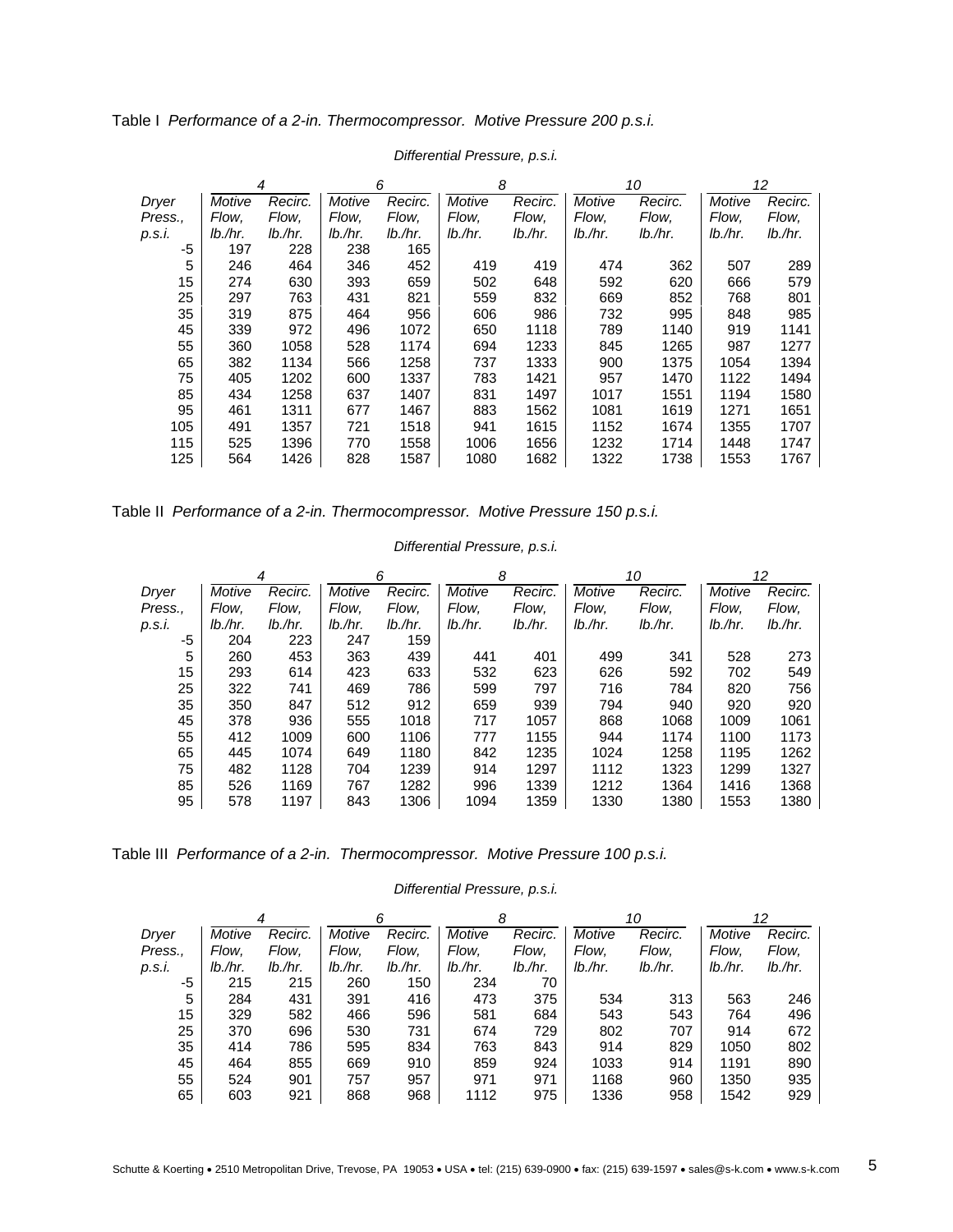| Size | Capacity Ratio |
|------|----------------|
| 2    | 1.00           |
| 3    | 2.25           |
| 4    | 4.00           |
| 5    | 6.25           |
| 6    | 9.00           |
| 8    | 16.00          |
| 10   | 25.00          |
| 12   | 36.00          |

Table IV *Sizing Ratio for Thermocompressors.* 

## Table V *Motive Pressure 200 p.s.i. D&S*

|       | Differ- | Dryer   |        |         |         | Bv-     | Dryer      |
|-------|---------|---------|--------|---------|---------|---------|------------|
|       | ential, | Press., |        | Recirc. | Disch.  | pass.   | Load,      |
| Case  | p.s.i.  | p.s.i.  | Motive | steam.  | lb./hr. | lb./hr. | $lb$ ./hr. |
| A max | 9       | 60      | 2450   | 4000    | 6450    | 5550    | 5000       |
| A min | 4       | 15      | 850    | 1950    | 2800    | 2150    | 3000       |
|       |         |         |        |         |         |         |            |
| B max | 10      | 75      | 3800   | 5850    | 9650    | 16200   | 20000      |
| B min | 5       | 20      | 1400   | 2750    | 4150    | 2050    | 3450       |

Table VI

|         | Motive    |          |         |             | Superheat, deg. F. |
|---------|-----------|----------|---------|-------------|--------------------|
|         |           |          | Differ- |             |                    |
| Press., | Sup. Ht., | $P_{2.}$ | entail, | Press. Ref. | Thermocom-         |
| p.s.i.  | Deg. F.   | p.s.i.   | p.s.i.  | valve       | pressor            |
| 295     | 30        | 150      |         | 46          |                    |
| 175     | 323       | 100      | 5       | 360         |                    |

#### **Control Systems**

It is not the purpose of this paper to discuss design of dryers or dryer drainage systems. However, proper application of thermocompressors to such systems requires a knowledge of the behavior of the dryers and drainage system, thermocompressor behavior, as well as method of control. The performance of a non-critical thermocompressor has no discontinuities and will therefore seek an equilibrium point in a closed loop such as a dryer drainage system. The differential can be controlled by the thermocompressor spindle position. This will occur if the thermocompressor is designed to have a performance curve with a slope opposite to that of the differential curve. The thermocompressor manufacturer should be advised as to the type of control system so that proper design criteria can be set up.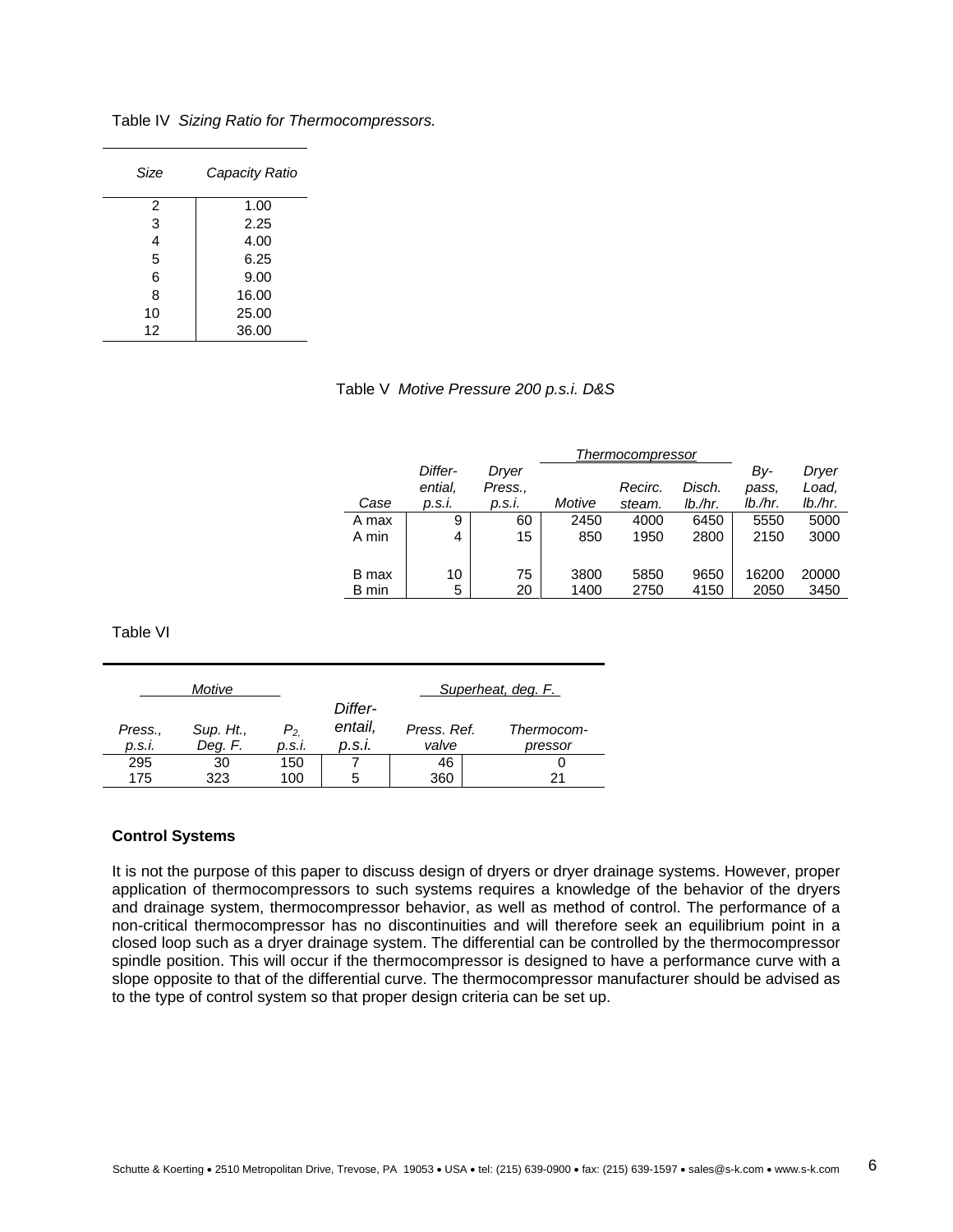### **Performance**

#### **Data**

The performance of a thermocompressor was determined under varying operating conditions. For purposes of simplicity, a constant motive steam pressure of 200 p.s.i. D&S was used for all the curves in Fig. 9 and 10. Detailed data are given in Tables I, II, III, and IV. The performance is similar at higher or lower motive pressures, but the pattern changes depending upon the dryer pressure range. Dryer system differential is a parameter and performance and capacities are shown for 4, 6, 8, 10 and 12 p.s.i.

## **Use of Data**

To use the data, the known differential requirements of the system are spotted for maximum and minimum conditions. For example: For Case "A", consider a dryer section. Maximum condition 9 p.s.i. differential with condensing load of 8000 lb./hr. at a dryer pressure of 60 p.s.i. From Fig. 9, interpolating between 8 and 10 p.s.i. differential, the motive steam is 790 lb./hr. for a 2-in unit. The required condensing load is  $8000/790 = 10.1$  times 2-in. capacity. Table IV shows an 8-in. size is required. From Fig. 10, the unit would be capable of 1290 x 10.1 =12,100 lb./hr. recirculated steam (blow-through). A normal dryer section pressure differential function would require much less blow-through for 9 p.s.i. differential. Assuming the given dryer section requires about 50 percent blow-through, the thermocompressor should be designed for 4000 lb./hr. suction flow which would require 4000 (790/1290) =2450 lb./hr. motive. The size factor would be  $4000/1290 = 3.1$ , requiring a 4-in. thermocompressor. The minimum condition was a condensing load of 3000 lb./hr. at a dryer pressure of 15 p.s.i. and a differential of 4 p.s.i. The thermocompressor will use  $3.1 \times 275 = 850$  lb./hr. motive steam and recirculate  $3.1 \times 630 = 1950$  lb./hr. If the differential pressure requirement of the dryer drainage system approximates these flows, the thermocompressor will be satisfactory. If the blow-through requirement at either



Fig. 9. Two inch themocompressor performance in dryer drainage system motive steam flow.



Fig. 10. Two inch thermocompressor performance in dryer drainage system recirculated steam flow.

point is higher, the thermocompressor should be designe d to meet the maximum point. The spindle control will then permit operation at the desired back pressure.

Case "B" is another sample set of conditions which are summarized in Table V with thermocompressor data taken from Fig. 9 and 10 for a 4-in. thermocompressor.